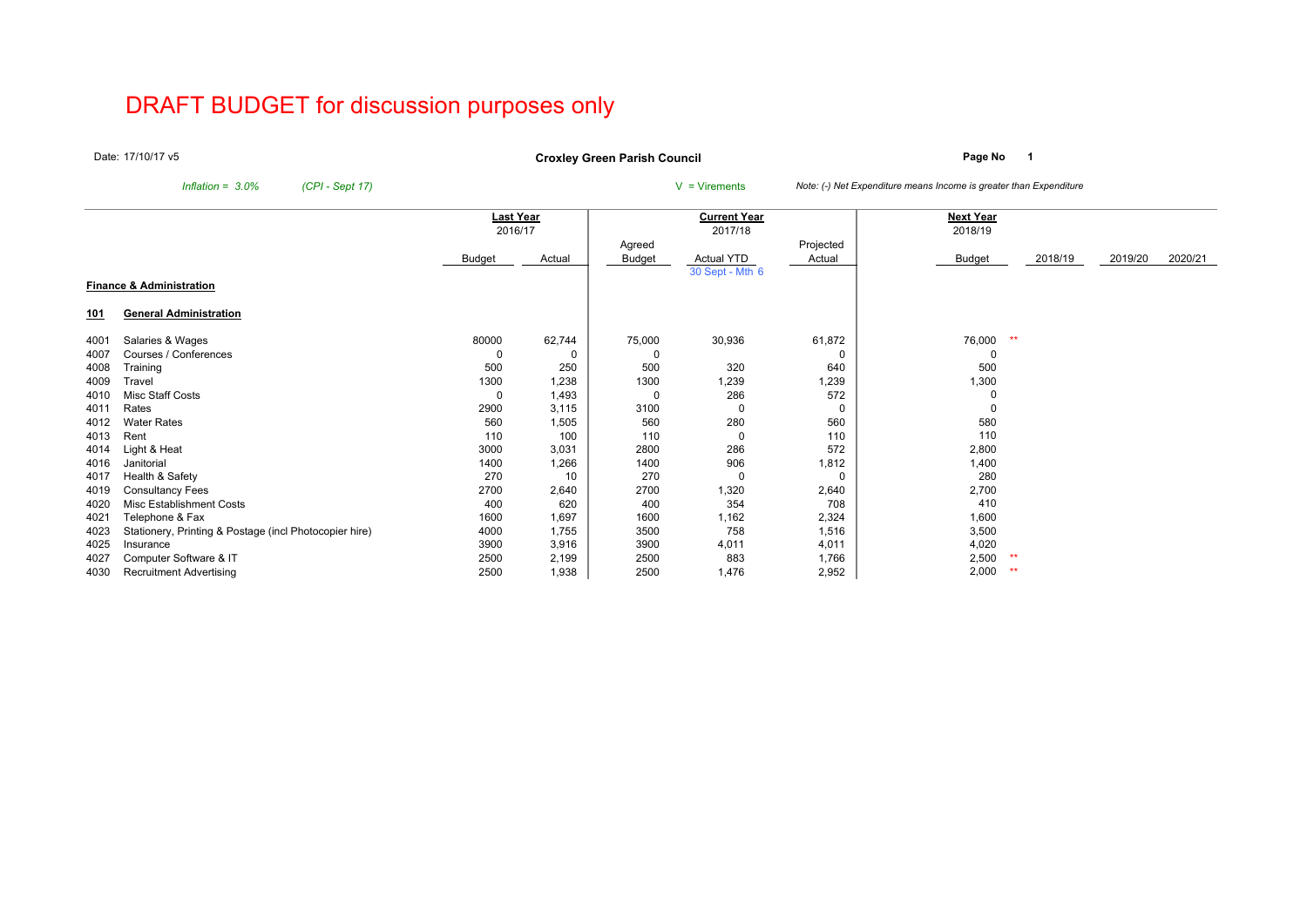## **Page No <sup>2</sup> Croxley Green Parish Council**

|      |                                                                                             |                        | <b>Last Year</b><br>2016/17 |                                           |                              | <b>Current Year</b><br>2017/18       |                       | <b>Next Year</b><br>2018/19 |             |              |             |
|------|---------------------------------------------------------------------------------------------|------------------------|-----------------------------|-------------------------------------------|------------------------------|--------------------------------------|-----------------------|-----------------------------|-------------|--------------|-------------|
|      |                                                                                             |                        |                             |                                           | Agreed                       |                                      | Projected             |                             |             |              |             |
|      |                                                                                             |                        | <b>Budget</b>               | Actual                                    | <b>Budget</b>                | <b>Actual YTD</b><br>30 Sept - Mth 6 | Actual                | <b>Budget</b>               | 2018/19     | 2019/20      | 2020/21     |
|      |                                                                                             |                        |                             |                                           |                              |                                      |                       |                             |             |              |             |
| 4036 | <b>Property Maintenance</b>                                                                 |                        | 400                         | 762                                       | 400                          | 1,131                                | 1,000                 | 410                         |             |              |             |
| 4038 | <b>Maintenance Contracts</b>                                                                |                        | $\Omega$                    | $\mathbf 0$                               | $\mathbf 0$                  |                                      | $\mathbf 0$           | $\Omega$                    |             |              |             |
| 4042 | <b>Equipment Maintenance</b>                                                                |                        | U                           | $\mathbf 0$                               | 0                            |                                      | $\mathbf 0$           | $\Omega$                    |             |              |             |
| 4046 | <b>Equipment Purchased</b>                                                                  |                        | U                           | $\mathbf 0$                               | $\mathbf 0$                  | 5                                    | 10                    | 0                           |             |              |             |
| 4151 | <b>Bank Charges</b>                                                                         |                        | 0                           | $\mathbf 0$                               | $\mathbf 0$                  | 170                                  | 340                   | 0                           |             |              |             |
| 4155 | Legal Fees                                                                                  |                        | $\Omega$                    | 1,900                                     | $\mathsf 0$                  | 25,352                               | 26,000                | 5,000                       |             |              |             |
| 4156 | Audit Fees - External                                                                       |                        | 1,000                       | 600                                       | 1,000                        | $\mathbf 0$                          | 0                     | 1,000                       |             |              |             |
| 4157 | Audit Fees - Internal                                                                       |                        | 910                         | 756                                       | 910                          | $\Omega$                             | 0                     | 940                         |             |              |             |
| 4158 | <b>Accountancy Fees</b>                                                                     |                        | 880                         | 841                                       | 880                          | $\mathbf 0$                          | 0                     | 910                         |             |              |             |
|      | <b>Balancing figure</b><br>Tfr from Reserves re Salaries<br>Tfr from Reserves (if required) |                        | 0<br>$\mathbf{0}$<br>0      | $\mathbf 0$<br>$\mathbf 0$<br>$\mathbf 0$ | 0<br>$-7,000$<br>$\mathbf 0$ |                                      | 0<br>0<br>$\mathbf 0$ | 0<br>$-7,000$ **<br>0       |             |              |             |
|      | <b>OverHead Expenditure</b>                                                                 |                        | 110,830                     | 94,376                                    | 98,330                       | 70,875                               | 110,644               | 100,960                     | 0           | $\mathsf{O}$ | $\mathbf 0$ |
|      |                                                                                             |                        |                             |                                           |                              |                                      |                       |                             |             |              |             |
| 1001 | <b>Rent Recieved</b>                                                                        |                        | 10                          | $\mathbf 0$                               | 10                           | 20                                   | 10                    | 10                          | 10          | 10           | 10          |
| 1076 | Precept                                                                                     |                        | 284,021                     | 284,021                                   | 286,944                      | 143,472                              | 284,021               | 291,600                     |             |              |             |
| 1080 | Miscellaneous Income (TRDC Grant)                                                           |                        | 4,277                       | 4,547                                     | 0                            | $\mathbf 0$                          | 0                     | 0                           | $\mathbf 0$ | $\mathbf 0$  | $\mathbf 0$ |
| 1090 | <b>Interest Received</b>                                                                    |                        | 30                          | 14                                        | 6                            | 37                                   | 74                    | 60                          |             |              |             |
|      |                                                                                             | <b>Total Income</b>    | 288,338                     | 288,582                                   | 286,960                      | 143,529                              | 284,105               | 291,670                     | 10          | 10           | 10          |
|      | 101                                                                                         | <b>Net Expenditure</b> | $-177,508$                  | $-194,206$                                | $-188,630$                   | $-72,654$                            | $-173,461$            | $-190,710$                  | $-10$       | $-10$        | $-10$       |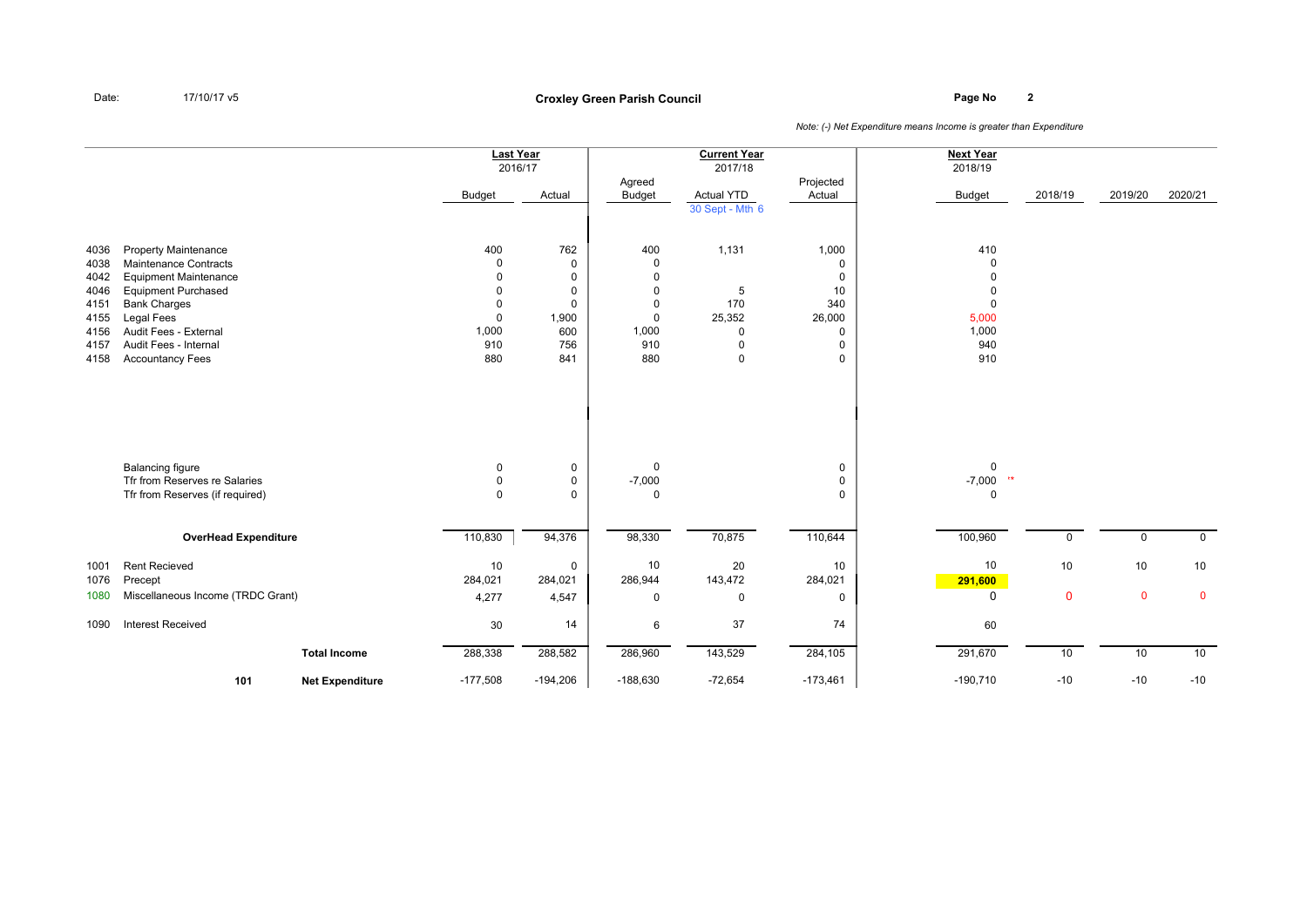## **Page No <sup>3</sup> Croxley Green Parish Council**

|                                                                                                                                                                                                                                                         |                                                                                                |                                                                    |                                                                                                                  | <b>Current Year</b>                                                          |                                                                                   | <b>Next Year</b>                                                    |                                                                   |                         |                         |
|---------------------------------------------------------------------------------------------------------------------------------------------------------------------------------------------------------------------------------------------------------|------------------------------------------------------------------------------------------------|--------------------------------------------------------------------|------------------------------------------------------------------------------------------------------------------|------------------------------------------------------------------------------|-----------------------------------------------------------------------------------|---------------------------------------------------------------------|-------------------------------------------------------------------|-------------------------|-------------------------|
|                                                                                                                                                                                                                                                         |                                                                                                |                                                                    |                                                                                                                  | 2017/18                                                                      |                                                                                   | 2018/19                                                             |                                                                   |                         |                         |
|                                                                                                                                                                                                                                                         |                                                                                                |                                                                    | Agreed                                                                                                           |                                                                              |                                                                                   |                                                                     |                                                                   |                         |                         |
|                                                                                                                                                                                                                                                         | Budget                                                                                         | Actual                                                             | Budget                                                                                                           | <b>Actual YTD</b>                                                            | Actual                                                                            | Budget                                                              | 2018/19                                                           | 2019/20                 | 2020/21                 |
|                                                                                                                                                                                                                                                         |                                                                                                |                                                                    |                                                                                                                  |                                                                              |                                                                                   |                                                                     |                                                                   |                         |                         |
|                                                                                                                                                                                                                                                         |                                                                                                |                                                                    |                                                                                                                  |                                                                              |                                                                                   |                                                                     |                                                                   |                         |                         |
|                                                                                                                                                                                                                                                         |                                                                                                |                                                                    |                                                                                                                  |                                                                              |                                                                                   |                                                                     |                                                                   |                         |                         |
|                                                                                                                                                                                                                                                         |                                                                                                |                                                                    |                                                                                                                  |                                                                              |                                                                                   |                                                                     |                                                                   |                         |                         |
|                                                                                                                                                                                                                                                         |                                                                                                |                                                                    |                                                                                                                  |                                                                              |                                                                                   |                                                                     |                                                                   |                         |                         |
|                                                                                                                                                                                                                                                         |                                                                                                |                                                                    |                                                                                                                  |                                                                              |                                                                                   |                                                                     |                                                                   |                         |                         |
|                                                                                                                                                                                                                                                         |                                                                                                |                                                                    |                                                                                                                  |                                                                              |                                                                                   |                                                                     |                                                                   |                         |                         |
|                                                                                                                                                                                                                                                         |                                                                                                |                                                                    |                                                                                                                  |                                                                              | 0                                                                                 |                                                                     |                                                                   |                         | 1,250                   |
|                                                                                                                                                                                                                                                         | 350                                                                                            |                                                                    | 350                                                                                                              | 33                                                                           | 33                                                                                | 360                                                                 |                                                                   |                         |                         |
|                                                                                                                                                                                                                                                         |                                                                                                |                                                                    |                                                                                                                  |                                                                              | 0                                                                                 | 0                                                                   |                                                                   |                         |                         |
|                                                                                                                                                                                                                                                         |                                                                                                |                                                                    |                                                                                                                  |                                                                              |                                                                                   |                                                                     |                                                                   |                         |                         |
|                                                                                                                                                                                                                                                         |                                                                                                |                                                                    |                                                                                                                  |                                                                              |                                                                                   |                                                                     |                                                                   |                         | 1,250                   |
|                                                                                                                                                                                                                                                         |                                                                                                |                                                                    |                                                                                                                  |                                                                              |                                                                                   |                                                                     |                                                                   |                         |                         |
|                                                                                                                                                                                                                                                         |                                                                                                |                                                                    |                                                                                                                  |                                                                              |                                                                                   |                                                                     |                                                                   |                         |                         |
|                                                                                                                                                                                                                                                         |                                                                                                |                                                                    |                                                                                                                  |                                                                              |                                                                                   |                                                                     |                                                                   |                         |                         |
| <b>Total Income</b>                                                                                                                                                                                                                                     | 1,600                                                                                          | $\mathbf 0$                                                        | 1,600                                                                                                            | $\Omega$                                                                     | 0                                                                                 |                                                                     |                                                                   |                         | $\Omega$                |
|                                                                                                                                                                                                                                                         |                                                                                                |                                                                    |                                                                                                                  |                                                                              |                                                                                   |                                                                     |                                                                   |                         | 1,250                   |
| <b>Local Democracy</b><br>Misc Establishment Costs<br>Subscriptions/Publications<br><b>Chairman's Discretion Budget</b><br><b>Election Expenses</b><br>Events - Revels on the Green<br>Trf to Elections Fund<br>Map Income<br>Advertising Income<br>102 | Parish Pump Newsletter/Communications<br><b>OverHead Expenditure</b><br><b>Net Expenditure</b> | 0<br>7400<br>3400<br>500<br>5000<br>16,650<br>0<br>1,600<br>15,050 | <b>Last Year</b><br>2016/17<br>7,504<br>1,620<br>-166<br>5,000<br>13,958<br>$\mathbf 0$<br>$\mathbf 0$<br>13,958 | 0<br>7,500<br>2,000<br>500<br>5,000<br>15,350<br>$\Omega$<br>1,600<br>13,750 | 30 Sept - Mth 6<br>7,207<br>1,800<br>9,040<br>$\mathbf 0$<br>$\mathbf 0$<br>9,040 | Projected<br>0<br>7,500<br>2,500<br>0<br>10,033<br>0<br>0<br>10,033 | 0<br>7,500<br>2,500<br>520<br>5,000<br>15,880<br>0<br>0<br>15,880 | 1,250<br>1,250<br>1,250 | 1,250<br>1,250<br>1,250 |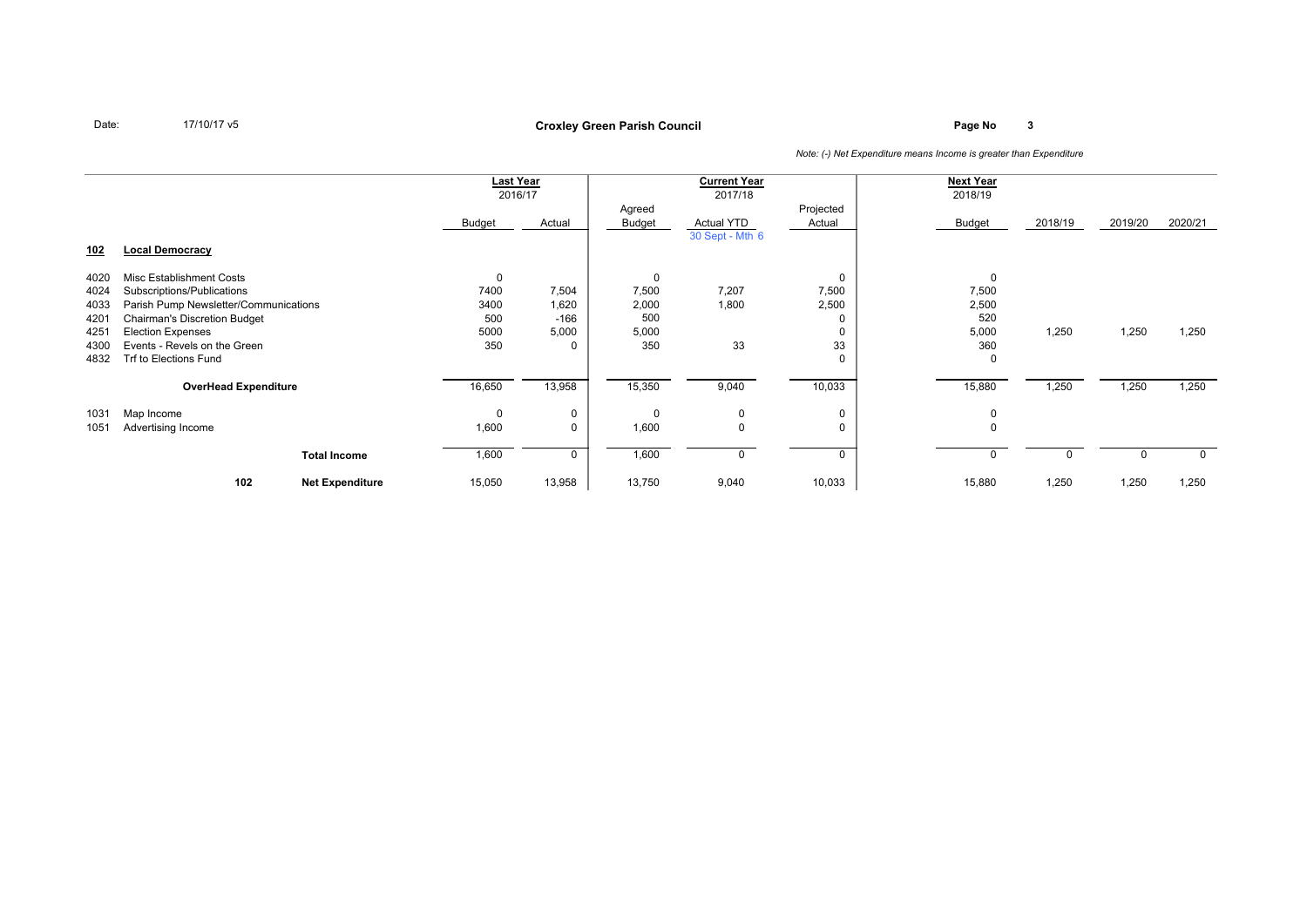## **Page No <sup>4</sup> Croxley Green Parish Council**

|      |                                            | <b>Last Year</b><br>2016/17 |                |                         | <b>Current Year</b><br>2017/18       |                     | <b>Next Year</b><br>2018/19 |          |             |             |
|------|--------------------------------------------|-----------------------------|----------------|-------------------------|--------------------------------------|---------------------|-----------------------------|----------|-------------|-------------|
|      |                                            | Budget                      | Actual         | Agreed<br><b>Budget</b> | <b>Actual YTD</b><br>30 Sept - Mth 6 | Projected<br>Actual | <b>Budget</b>               | 2018/19  | 2019/20     | 2020/21     |
| 103  | Groundworks                                |                             |                |                         |                                      |                     |                             |          |             |             |
| 4001 | Salaries & Wages                           | 57,200                      | 46,682         | 60300                   | 22,307                               | 44,614              | $**$<br>58,900              |          |             |             |
| 4006 | <b>Protective Clothing</b>                 | 340                         | 1,012          | 500                     | 15                                   | 30                  | 400                         |          |             |             |
| 4008 | Training                                   | 500                         | 1,245          | 500                     | 520                                  | 1,000               | 520                         |          |             |             |
| 4010 | Misc Staff Costs                           | 730                         | 602            | 730                     | 271                                  | 542                 | 750                         |          |             |             |
| 4012 | <b>Water Rates</b>                         | 700                         | see 101        | 700                     | 0                                    | 0                   | 720                         |          |             |             |
| 4016 | Janitorial                                 | 0                           | 0              | $\Omega$                | 0                                    | $\mathbf 0$         | $\mathbf 0$                 |          |             |             |
| 4017 | Health & Safety                            | 500                         | $\overline{2}$ | 500                     | 268                                  | 536                 | 520                         |          |             |             |
| 4018 | Refuse/Green Waste Disposal                | $\Omega$                    | 124            | 0                       | 20                                   | 40                  | $\mathbf 0$                 |          |             |             |
| 4020 | <b>Misc Establishment Costs</b>            |                             | 0              | 0                       | 12                                   | 24                  | $\Omega$                    |          |             |             |
| 4036 | <b>Property Maintenance</b>                | 500                         | 800            | 500                     | 0                                    | 0                   | 520                         |          |             |             |
| 4037 | Grounds Maintenance                        | 1,500                       | 687            | 1500                    | 594                                  | 1,188               | 1,500                       |          |             |             |
| 4038 | Maintenance Contracts                      | 2,000                       | 0              | 2000                    | $\Omega$                             | 0                   | 2,100                       |          |             |             |
| 4041 | <b>Equipment Hire</b>                      | $\Omega$                    | 138            | 0                       |                                      | 0                   | $\Omega$                    |          |             |             |
| 4042 | <b>Equipment Maintenance</b>               | 1,500                       | 115            | 1000                    | $\Omega$                             | $\mathbf 0$         | 1,500                       |          |             |             |
| 4046 | <b>Equipment Purchased</b>                 | 500                         | 672            | 500                     | 457                                  | 914                 | 520                         |          |             |             |
| 4047 | Footpath Maintenance                       | 0                           | 0              | 0                       | 0                                    | 0                   | $\Omega$                    |          |             |             |
| 4051 | Vehicle License & Insurance                | 2,500                       | 1,833          | 2500                    | 1,834                                | 1,834               | 1,900                       |          |             |             |
| 4055 | Fuel & Oil - LS08 WCP                      | 1,000                       | 1,067          | 1000                    | 499                                  | 998                 | 1,000                       |          |             |             |
| 4060 | Fuel & Oil - Groundworks                   | 840                         | 220            | 840                     | 250                                  | 500                 | 870                         |          |             |             |
| 4070 | Maintenance - LS08 WCP                     | 560                         | 1,174          | 560                     | 542                                  | 650                 | 580                         |          |             |             |
| 4071 | Maintenance - Tractor                      | 1,100                       | $\Omega$       | 1100                    | 465                                  | 550                 | 1,100                       |          |             |             |
| 4072 | Maintenance - Ride on Mower                | 500                         | 401            | 500                     | 125                                  | 250                 | 520                         |          |             |             |
|      | Tfr from Reserves ex equip. maint.         |                             |                | $-500$                  |                                      |                     |                             |          |             |             |
|      | Tfr from Reserves ex Maintenance contracts |                             |                | $-2,000$                |                                      |                     |                             |          |             |             |
|      | <b>OverHead Expenditure</b>                | 72,470                      | 56,774         | 72,730                  | 28,179                               | 53,670              | 73,920                      | $\Omega$ | $\mathbf 0$ | $\mathbf 0$ |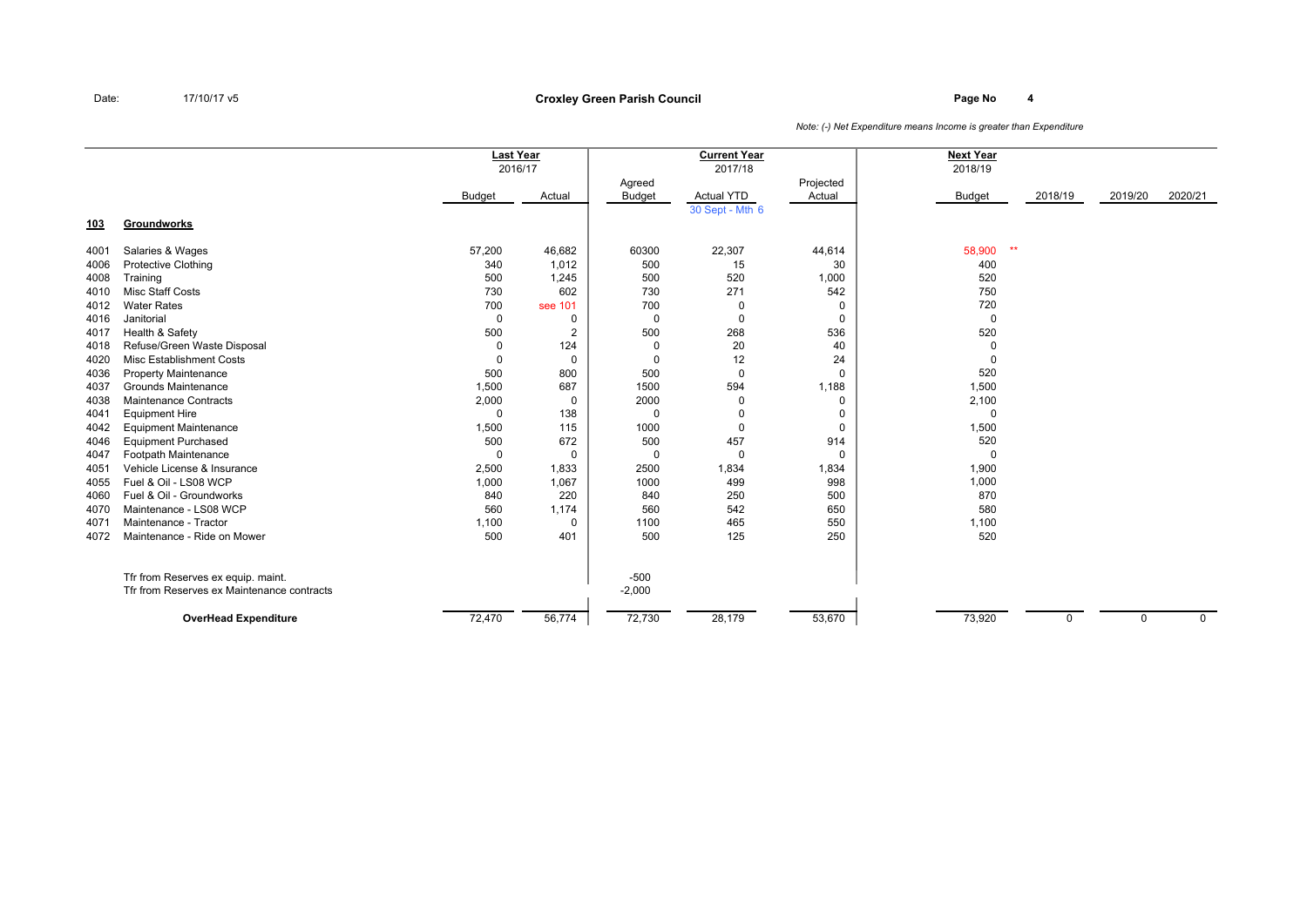**Page No <sup>5</sup> Croxley Green Parish Council**

|              |                                                       |                        | <b>Last Year</b><br>2016/17 |                  | Agreed | <b>Current Year</b><br>2017/18       | Projected | <b>Next Year</b><br>2018/19 |         |         |              |
|--------------|-------------------------------------------------------|------------------------|-----------------------------|------------------|--------|--------------------------------------|-----------|-----------------------------|---------|---------|--------------|
|              |                                                       |                        | Budget                      | Actual           | Budget | <b>Actual YTD</b><br>30 Sept - Mth 6 | Actual    | Budget                      | 2018/19 | 2019/20 | 2020/21      |
|              |                                                       |                        |                             |                  |        |                                      |           |                             |         |         |              |
| 1061<br>1062 | Agency Income - HCC Mtce<br>Agency Income - TRDC Mtce |                        | 0                           | 0<br>$\mathbf 0$ | 0<br>0 | 0<br>0                               | 0<br>0    |                             |         |         |              |
| 1080         | Miscellaneous Income                                  |                        | 0                           | $\mathbf 0$      | 0      | $\mathbf 0$                          | 0         | 0                           |         |         |              |
|              |                                                       | <b>Total Income</b>    |                             | 0                | 0      | 0                                    | 0         |                             |         |         | $\mathbf{0}$ |
|              | 103                                                   | <b>Net Expenditure</b> | 72,470                      | 56,774           | 72,730 | 28,179                               | 53,670    | 73,920                      | 0       | 0       | $\mathbf 0$  |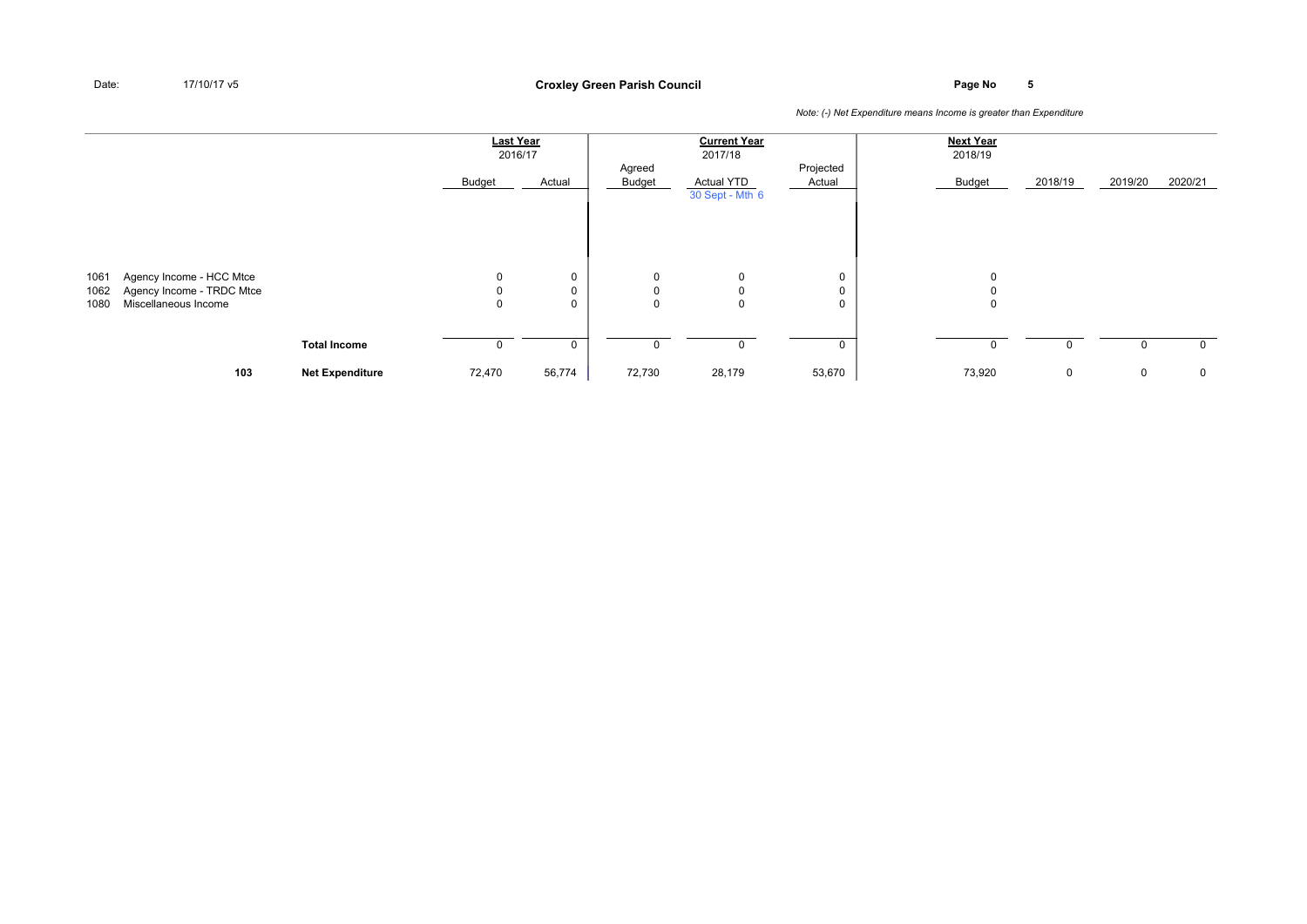**Page No <sup>6</sup> Croxley Green Parish Council**

|              |                                                          |                        | <b>Last Year</b><br>2016/17 |                      |                      | <b>Current Year</b><br>2017/18 |                      | <b>Next Year</b><br>2018/19 |              |             |                |
|--------------|----------------------------------------------------------|------------------------|-----------------------------|----------------------|----------------------|--------------------------------|----------------------|-----------------------------|--------------|-------------|----------------|
|              |                                                          |                        | <b>Budget</b>               | Actual               | Agreed<br>Budget     | <b>Actual YTD</b>              | Projected<br>Actual  | <b>Budget</b>               | 2018/19      | 2019/20     | 2020/21        |
| 107          | <b>Grants (incl S137/S145)</b>                           |                        |                             |                      |                      | 30 Sept - Mth 6                |                      |                             |              |             |                |
| 4200         | <b>Councils Charity Expenditure</b>                      |                        | 3,000                       | 1,584                | 3,000                | $\mathsf 0$                    | 3,000                | $\mathbf 0$                 |              |             |                |
| 4260         | Community/Village Hall Grant                             |                        | 8,988                       | 8,988                | 9,699                | 9,699                          | 9,699                | 9,700                       |              |             |                |
| 4711         | Grants:<br>S137 etc - General                            |                        | 1,500                       | 2,663                | 1,500                | $-1,000$                       | 1,500                | 1,500                       |              |             |                |
|              | Stained Glass Window or Doors at All Saints Church       |                        | 5,000                       | $\mathbf 0$          | 5,000                | $\mathbf 0$                    | $\mathbf 0$          | 7,000                       |              |             |                |
|              | Tfr from Reserves                                        |                        | $-5,000$                    | $\mathbf 0$          | $-5,000$             | $\mathsf 0$                    | $\mathbf 0$          | $\mathbf 0$                 |              |             |                |
|              | <b>OverHead Expenditure</b>                              |                        | 13,488                      | 13,235               | 14,199               | 8,699                          | 14,199               | 18,200                      | $\mathbf{0}$ | $\mathbf 0$ | $\mathbf 0$    |
| 1077<br>1200 | <b>Grants Received</b><br><b>Councils Charity Income</b> |                        | $\mathbf 0$<br>3,000        | $\mathbf 0$<br>1,707 | $\mathbf 0$<br>3,000 | 0                              | $\mathbf 0$<br>3,000 | $\mathbf 0$<br>3,000        |              |             |                |
|              |                                                          | <b>Total Income</b>    | 3,000                       | 1,707                | 3,000                | $\mathsf{O}$                   | 3,000                | 3,000                       | $\mathbf 0$  | $\mathbf 0$ | $\mathbf 0$    |
|              | 107                                                      | <b>Net Expenditure</b> | 10,488                      | 11,528               | 11,199               | 8,699                          | 11,199               | 15,200                      | $\mathbf 0$  | $\mathbf 0$ | $\mathbf 0$    |
| 150          | <b>Community/Village Hall</b>                            |                        |                             |                      |                      |                                |                      |                             |              |             |                |
|              | Works                                                    |                        | $\mathbf 0$                 | $\mathsf 0$          | $\mathbf 0$          | $\mathbf 0$                    | $\mathbf 0$          | $\mathbf 0$                 | $\mathbf 0$  | $\mathbf 0$ | $\mathbf 0$    |
|              | Tfr from Reserves                                        |                        | $\mathbf 0$                 | $\mathbf 0$          | $\mathbf 0$          | $\mathsf 0$                    | $\mathbf 0$          | $\mathbf 0$                 | $\mathbf 0$  | $\mathbf 0$ | $\mathbf 0$    |
|              | <b>OverHead Expenditure</b>                              |                        | 0                           | $\overline{0}$       | $\mathbf 0$          | $\overline{0}$                 | $\mathbf 0$          | $\mathbf 0$                 | $\mathbf{0}$ | $\mathbf 0$ | $\overline{0}$ |
|              |                                                          |                        | 0                           | $\mathsf 0$          | $\mathbf 0$          | 0                              | $\mathbf 0$          | $\pmb{0}$                   |              |             |                |
|              |                                                          | <b>Total Income</b>    | $\mathbf 0$                 | $\mathbf 0$          | $\mathbf 0$          | $\mathbf 0$                    | $\mathbf 0$          | $\mathbf 0$                 | $\mathbf 0$  | $\mathbf 0$ | $\mathbf 0$    |
|              | 150                                                      | <b>Net Expenditure</b> | 0                           | 0                    | $\mathbf 0$          | 0                              | 0                    | $\mathbf 0$                 | $\mathbf 0$  | $\mathbf 0$ | $\mathbf 0$    |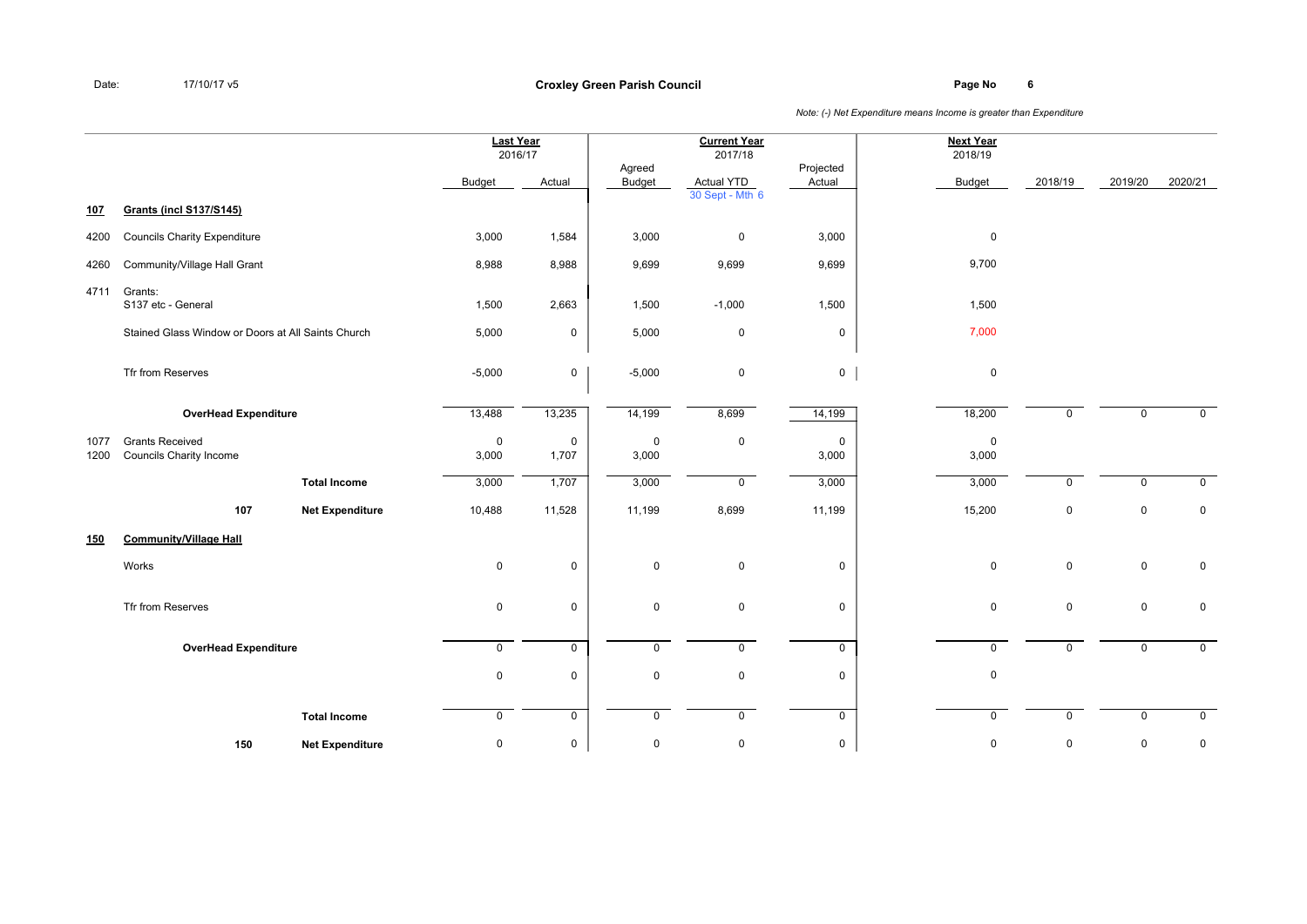## **Page No <sup>7</sup> Croxley Green Parish Council**

|                                                       |        |               | <b>Last Year</b><br>2016/17 |               | <b>Current Year</b><br>2017/18 |             | <b>Next Year</b><br>2018/19 |             |         |             |
|-------------------------------------------------------|--------|---------------|-----------------------------|---------------|--------------------------------|-------------|-----------------------------|-------------|---------|-------------|
|                                                       |        |               |                             | Agreed        |                                | Projected   |                             |             |         |             |
|                                                       |        | <b>Budget</b> | Actual                      | <b>Budget</b> | <b>Actual YTD</b>              | Actual      | <b>Budget</b>               | 2018/19     | 2019/20 | 2020/21     |
| F & A Capital & Projects<br><u>199</u>                |        |               |                             |               | 30 Sept - Mth 6                |             |                             |             |         |             |
| Sale of Assets<br>4175                                |        | $\mathbf 0$   | 0                           | $\mathbf 0$   | 0                              | 0           | $\mathbf 0$                 |             |         |             |
| Tfr to Vehicle Repl Fund<br>4823                      |        | 4,000         | 4,000                       | 4,000         | $\Omega$                       | 4,000       | 4,000                       |             |         |             |
| Tfr to Equipt Repl Fund<br>4824                       |        | 3,000         | 3,000                       | 3,000         |                                | 3,000       | 3,000                       |             |         |             |
| Tfr from Vehicle Repl Fund<br>4873                    |        | $\Omega$      | 0                           | $\Omega$      |                                | $\Omega$    | 0                           |             |         |             |
| Tfr from Equipt Repl Fund<br>4874                     |        | $\Omega$      | 0                           | $\Omega$      | $\Omega$                       | 0           |                             |             |         |             |
| CAP F & A - Eqpt Purchase:-<br>4901                   |        |               | 0                           | $\Omega$      | $\Omega$                       | 0           |                             |             |         |             |
| c4046/1Replacement gazebo (£555)                      |        |               | 0                           | $\Omega$      | $\Omega$                       | 0           |                             |             |         |             |
| c4046/1Four folding tables (£157)                     |        | $\Omega$      | 0                           | $\mathbf 0$   | $\Omega$                       | 0           |                             |             |         |             |
| c4027/1Virtual Notice Board (updated web site £3,400) |        | $\Omega$      | 0                           | $\Omega$      | $\Omega$                       | $\mathbf 0$ |                             |             |         |             |
| <b>Annual Civic Award</b><br>4973                     |        | 200           | 41                          | 200           | $\Omega$                       | $\Omega$    |                             |             |         |             |
| Purchase of logo printed table cloths<br>4102         |        | $\Omega$      | $\Omega$                    | 190           | 198                            | 198         |                             |             |         |             |
|                                                       |        |               |                             |               | $\Omega$                       | $\Omega$    |                             |             |         |             |
| Depot Extension (Plans)                               |        | 3,000         | 0                           | 3,000         | $\Omega$                       | $\mathbf 0$ |                             |             |         | 15,000      |
| Trf from Reserves (Depot Extension Plans)             |        | $-3,000$      | 0                           | $-3,000$      | $\Omega$                       | $\mathbf 0$ |                             |             |         |             |
| Depot Extension                                       |        | $\Omega$      | 0                           | $\Omega$      | $\Omega$                       | 0           |                             |             | 15,000  |             |
| CAP F&A New Village Centre<br>4903                    |        | $\Omega$      | $\Omega$                    |               | $\Omega$                       | $\Omega$    |                             |             |         |             |
| PCSO Funding<br>4963                                  |        | 28,500        | 28,500                      | 28,500        |                                | 28,500      | 28,500                      |             |         |             |
|                                                       |        | $\Omega$      |                             | $\Omega$      |                                |             |                             |             |         |             |
|                                                       |        | 35,700        | 35,541                      | 35,890        | 198                            | 35,698      | 35,500                      | $\Omega$    | 15,000  | 15,000      |
| <b>OverHead Expenditure</b>                           |        |               |                             |               |                                |             |                             |             |         |             |
| 199<br><b>Net Expenditure</b>                         |        | 35,700        | 35,541                      | 35,890        | 198                            | 35,698      | 35,500                      | $\mathbf 0$ | 15,000  | 15,000      |
| Miscellaneous Income<br>1080                          |        | 0             | 0                           | $\mathbf 0$   | $\mathbf 0$                    | $\mathbf 0$ | $\Omega$                    | 0           | 0       | $\mathbf 0$ |
| Finance & Administration - Expenditure                |        | 249,138       | 213,884                     | 236,499       | 116,991                        | 224,244     | 244,460                     | 1,250       | 16,250  | 16,250      |
|                                                       | Income | 292,938       | 290,289                     | 291,560       | 143,529                        | 287,105     | 294,670                     | 10          | 10      | 10          |
| <b>Net Expenditure</b>                                |        | $-43,800$     | $-76,405$                   | $-55,061$     | $-26,538$                      | $-62,861$   | $-50,210$                   | 1,240       | 16,240  | 16,240      |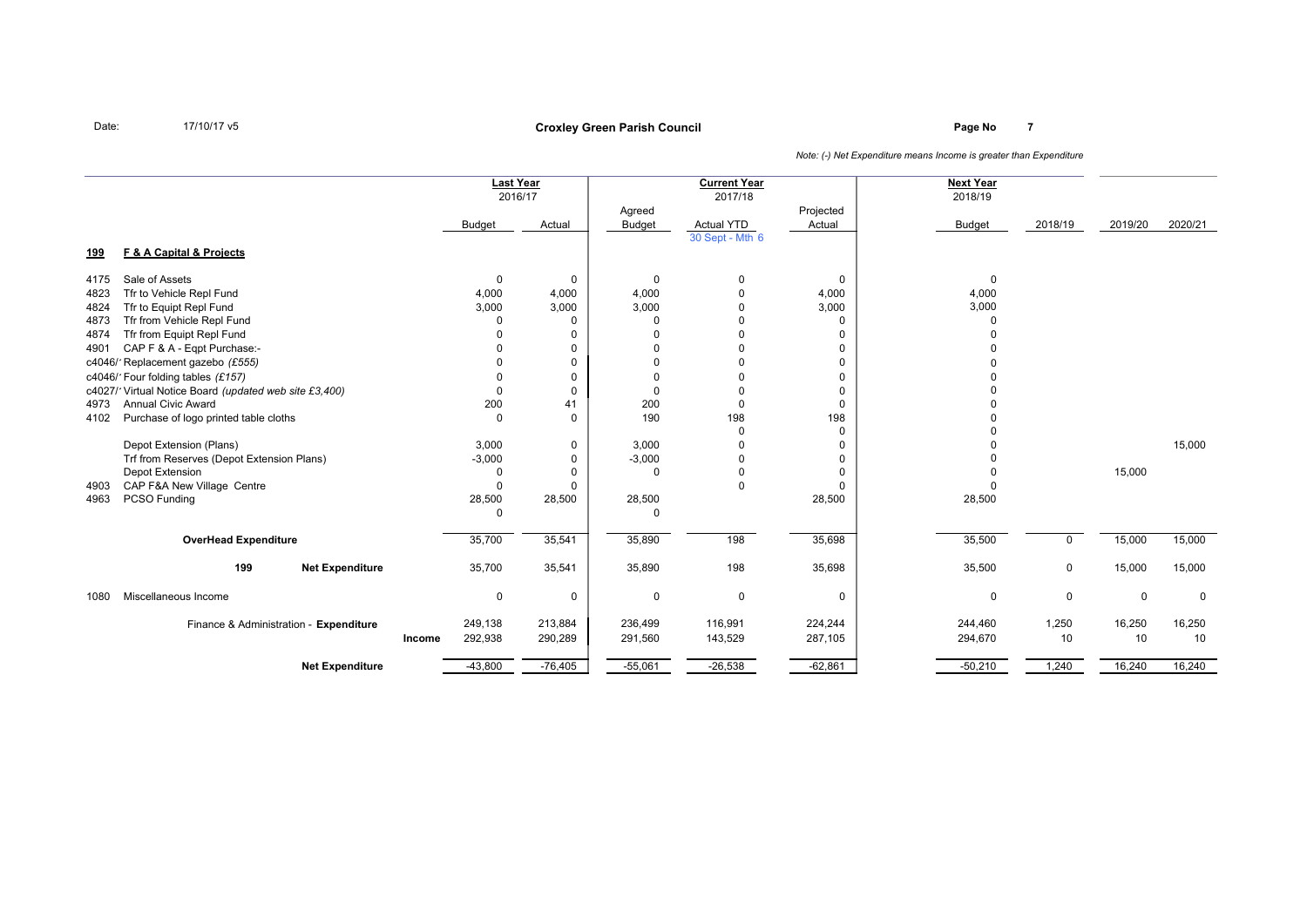**Page No <sup>8</sup> Croxley Green Parish Council**

|      |                                  |                        | <b>Last Year</b><br>2016/17 |        |                  | <b>Current Year</b><br>2017/18 |                     | <b>Next Year</b><br>2018/19 |         |             |         |
|------|----------------------------------|------------------------|-----------------------------|--------|------------------|--------------------------------|---------------------|-----------------------------|---------|-------------|---------|
|      |                                  |                        | Budget                      | Actual | Agreed<br>Budget | Actual YTD<br>30 Sept - Mth 6  | Projected<br>Actual | Budget                      | 2018/19 | 2019/20     | 2020/21 |
|      | <b>Environment &amp; Amenity</b> |                        |                             |        |                  |                                |                     |                             |         |             |         |
| 202  | The Green                        |                        |                             |        |                  |                                |                     |                             |         |             |         |
| 4042 | <b>Equipment Maintenance</b>     |                        | 0                           | 0      | 0                | 0                              | 0                   | 0                           | 0       | $\mathbf 0$ | 0       |
| 4044 | Fly tipping                      |                        | 500                         | 500    | 500              | 195                            | 390                 | 500                         | 500     | 500         | 500     |
|      | <b>OverHead Expenditure</b>      |                        | 500                         | 500    | 500              | 195                            | 390                 | 500                         | 500     | 500         | 500     |
|      | 202                              | <b>Net Expenditure</b> | 500                         | 500    | 500              | 195                            | 390                 | 500                         | 500     | 500         | 500     |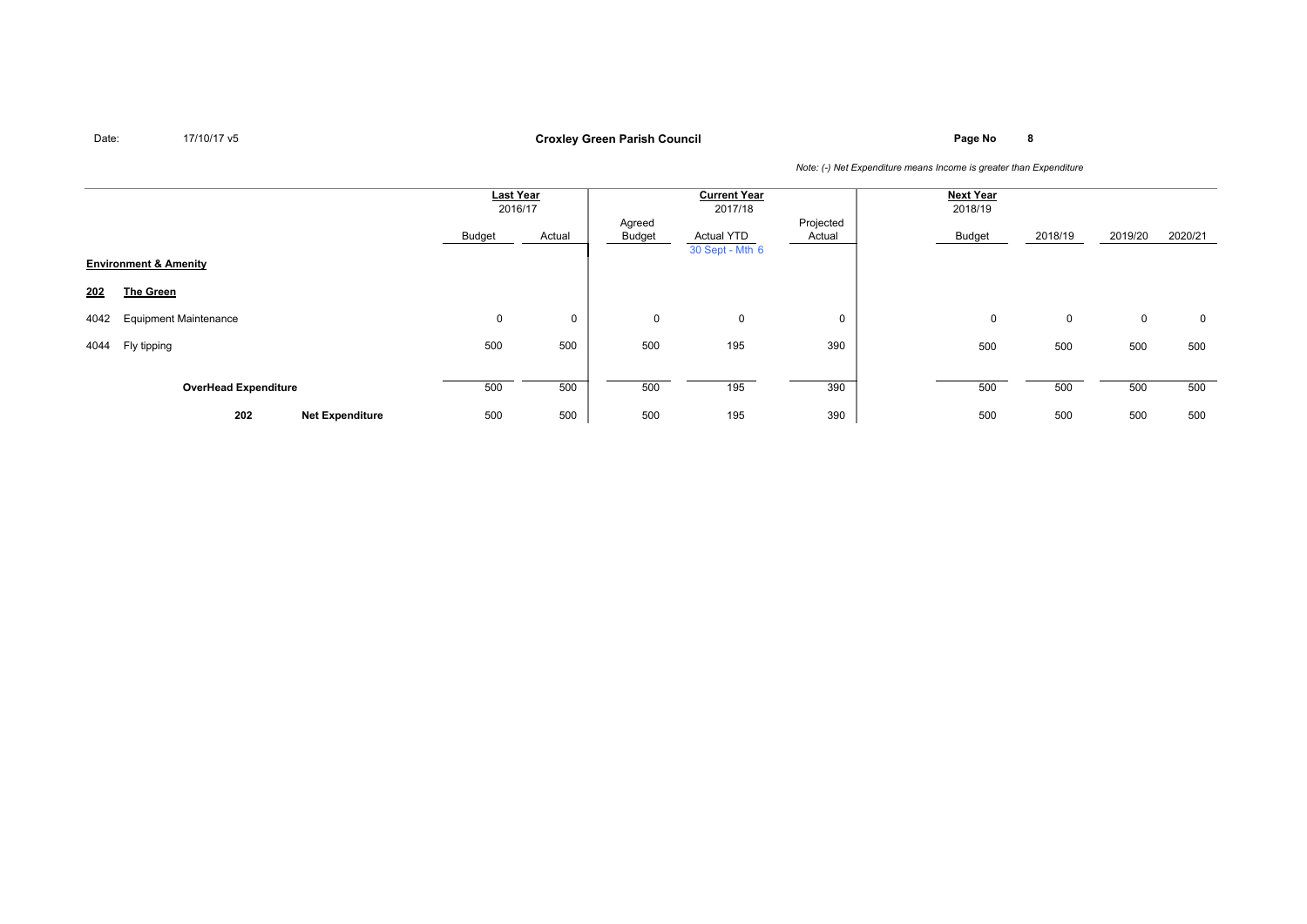## **Page No <sup>9</sup> Croxley Green Parish Council**

|      |                                                          |                                  |          | <b>Last Year</b><br>2016/17 |                         | <b>Current Year</b><br>2017/18       |                     | <b>Next Year</b><br>2018/19 |          |             |             |
|------|----------------------------------------------------------|----------------------------------|----------|-----------------------------|-------------------------|--------------------------------------|---------------------|-----------------------------|----------|-------------|-------------|
|      |                                                          |                                  | Budget   | Actual                      | Agreed<br><b>Budget</b> | <b>Actual YTD</b><br>30 Sept - Mth 6 | Projected<br>Actual | <b>Budget</b>               | 2018/19  | 2019/20     | 2020/21     |
| 203  | Open Spaces & Trees                                      |                                  |          |                             |                         |                                      |                     |                             |          |             |             |
| 4037 | Grounds Maintenance                                      |                                  | $\Omega$ | 0                           | $\Omega$                | 0                                    | 0                   |                             | $\Omega$ | 0           | $\mathbf 0$ |
| 4038 | <b>Maintenance Contracts</b>                             |                                  | $\Omega$ | 0                           | $\Omega$                | $\Omega$                             | $\mathbf 0$         |                             |          | $\mathbf 0$ | $\Omega$    |
| 4048 | Plants, Shrubs & Trees - General                         |                                  | 500      | $\Omega$                    | 500                     | $\Omega$                             | $\Omega$            | 520                         | 500      | 500         | 500         |
| 4049 | Dog Hygiene                                              |                                  | 10,000   | 13,563                      | 14,000                  | 7,214                                | 14,428              | 14,000                      |          |             |             |
|      | - Disposal                                               | £4,146<br>$\rightarrow$ At mth x |          |                             |                         |                                      |                     |                             |          |             |             |
|      | - Bags                                                   | £1,064<br>$\rightarrow$ At mth x |          |                             |                         |                                      |                     |                             |          |             |             |
|      | Purchase of 4x dogs Waste bin dispensers                 |                                  | 0        | 0                           | 591                     | 0                                    | 591                 | $\Omega$                    | 591      | 591         |             |
| 4699 | <b>Stones Orchard Fund</b>                               | - Hedging                        | 1,500    | 0                           | 1,500                   |                                      | $\Omega$            | 1,500                       | 500      |             |             |
|      |                                                          | - Hedge Consult                  | $\Omega$ | 0                           | $\Omega$                |                                      | $\Omega$            |                             |          |             |             |
|      |                                                          | - Trees                          |          |                             |                         |                                      | 0                   |                             |          |             |             |
|      |                                                          | - Projects                       | 1,000    | 0                           | 1,000                   |                                      | $\Omega$            | 1,000                       | 1,000    | 1,000       | 1,000       |
|      | From Reserves to Stones Orchard Fund                     |                                  | $-1,000$ | 0                           | $-1,000$                |                                      | $\Omega$            | $-1,000$                    |          |             |             |
|      | From Reserves (ex Plants. Shrubs & Trees - General 2014) |                                  | $-500$   | 0                           | $-500$                  |                                      | $\Omega$            | $-500$                      |          |             |             |
|      | From Reserves (ex Hedging 2014)                          |                                  | $-1000$  | $\mathbf 0$                 | $-1000$                 | 0                                    | $\Omega$            | $-1,000$                    | $-1000$  | $-1000$     |             |
|      | <b>OverHead Expenditure</b>                              |                                  | 10,500   | 13,563                      | 15,091                  | 7,214                                | 15,019              | 14,520                      | 1,591    | 1,091       | 1,500       |
| 1077 | <b>Grants Received</b>                                   |                                  | 0        | 0                           | $\Omega$                | $\Omega$                             | 0                   | $\Omega$                    | $\Omega$ | 0           | 0           |
| 1084 | Dog Bag Donations                                        |                                  | 200      |                             | 200                     |                                      | 200                 | 200                         |          |             |             |
|      |                                                          | <b>Total Income</b>              | 200      | $\mathbf 0$                 | 200                     | $\Omega$                             | 200                 | 200                         |          | $\Omega$    | $\mathbf 0$ |
|      | 203                                                      | <b>Net Expenditure</b>           | 10,300   | 13,563                      | 14,891                  | 7,214                                | 14,819              | 14,320                      | 1,591    | 1,091       | 1,500       |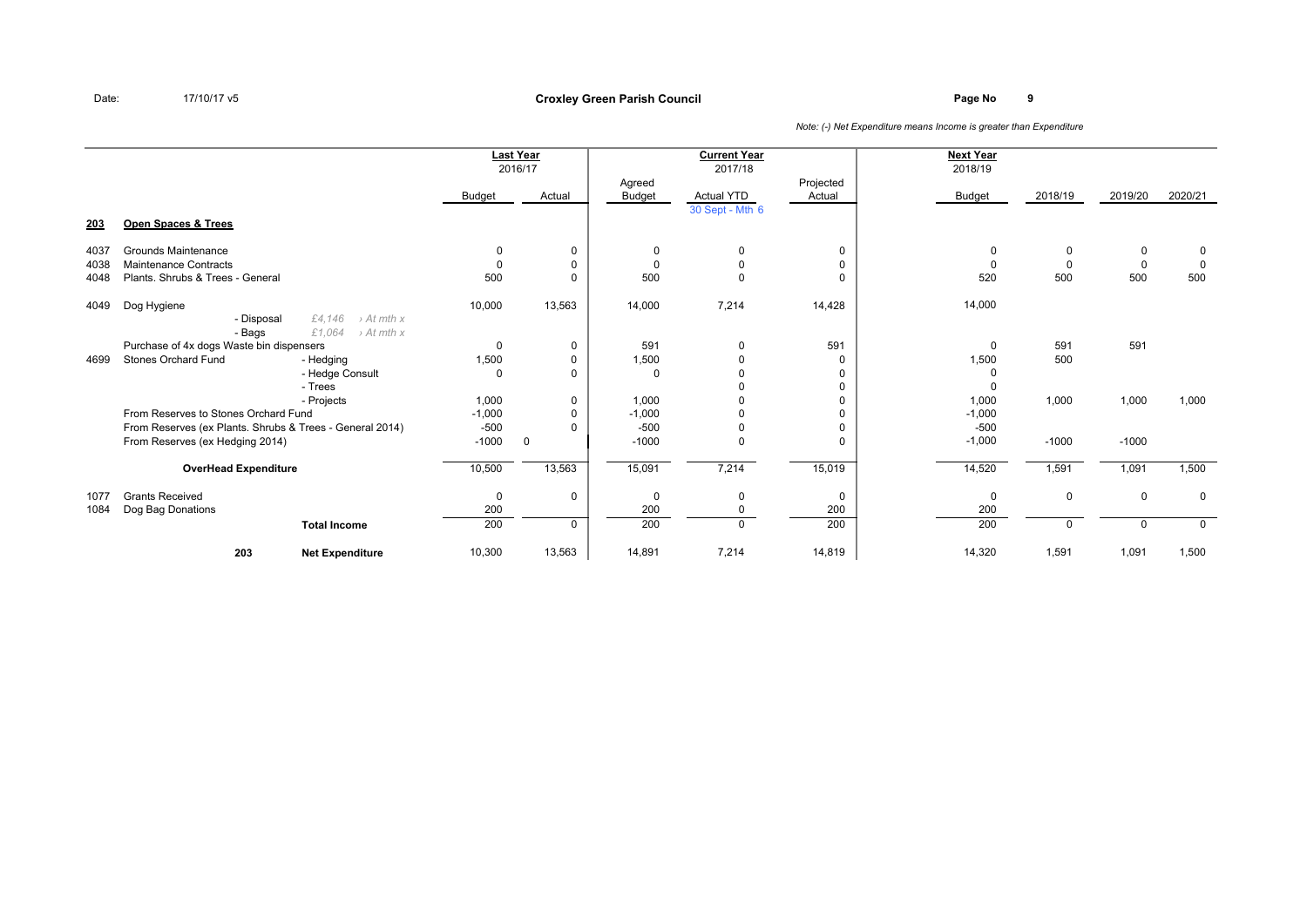|      |                                               | <b>Last Year</b> |              |                | <b>Current Year</b> |              | <b>Next Year</b> |             |         |                |
|------|-----------------------------------------------|------------------|--------------|----------------|---------------------|--------------|------------------|-------------|---------|----------------|
|      |                                               | 2016/17          |              |                | 2017/18             |              | 2018/19          |             |         |                |
|      |                                               |                  |              | Agreed         |                     | Projected    |                  |             |         |                |
|      |                                               | Budget           | Actual       | <b>Budget</b>  | <b>Actual YTD</b>   | Actual       | <b>Budget</b>    | 2018/19     | 2019/20 | 2020/21        |
|      |                                               |                  |              |                | 30 Sept - Mth 6     |              |                  |             |         |                |
| 211  | <b>Events/Projects</b>                        |                  |              |                |                     |              |                  |             |         |                |
| 4601 | Garden Competition/ Xmas Lighting Competition | $\mathbf 0$      | 0            | 250            | $\mathbf 0$         | 250          | 250              |             |         |                |
| 4602 | Quiz Night                                    | 50               | $\mathbf 0$  | 250            | $\Omega$            | 250          | 250              |             |         |                |
| 4604 | Campaigns & Comps.                            | $\mathbf 0$      | 0            | $\Omega$       | $\Omega$            | 0            | 0                |             |         |                |
| 4605 | Christmas Lights                              | 8,500            | 8,770        | 8,500          | 4,709               | 8,500        | 8,800            |             |         |                |
| 4610 | Fireworks on Green                            | 5,000            | 5,100        | 5,000          | $-4,500$            | 5,000        | 5,200            |             |         |                |
| 4611 | Senior Citizens Seaside/Outing                | 1,200            | 1,050        | 1,200          | 1,240               | 1,240        | 1,300            | 1,200       | 1,200   |                |
| 4615 | Library Xmas Tree (External)                  | 500              | 541          | 550            | $\Omega$            | 0            | 570              |             |         |                |
| 4616 | Picnic in the Park                            | $\mathbf 0$      | 0            | $\mathbf 0$    | $\Omega$            | 0            | 0                | $\mathbf 0$ | 0       |                |
| 4617 | Wassail                                       | 150              | 0            | 50             |                     | 0            | 100              | 50          | 50      |                |
| 4618 | Dog Show                                      | 200              | 50           | 50             |                     | 0            | 100              | 50          | 50      |                |
| 4619 | <b>Local Travel Map</b>                       | 1,000            | $\mathbf 0$  | 1,000          | $\Omega$            | 0            | 1,000            |             |         |                |
| 4620 | <b>Bird Boxes</b>                             | 150              | 137          | 150            | $\Omega$            | 0            | 0                | 150         | 150     |                |
| 4621 | Ponds                                         | $\mathbf 0$      | $\mathbf 0$  | $\mathbf 0$    | $-680$              | $-680$       | 0                |             |         |                |
| 4623 | Remembrance Day -Brass Band                   | 250              | 300          | 300            | $\Omega$            | 300          | 300              | 250         | 250     |                |
| 4622 | Poppies on The Green                          | 250              | 250          | 250            | $\Omega$            | 250          | 250              | 150         |         |                |
| 4700 | Projects (Brass Band WW1)                     |                  | 0            |                | $\Omega$            | 0            | 0                |             |         |                |
|      | The Great Pram Race                           | 500              | 0            | 500            | $\Omega$            | 0            | 500              | 500         | 500     |                |
|      | <b>Bird Box Camera</b>                        | 0                | 0            | 100            | $\Omega$            | 100          | 0                |             |         |                |
|      | Infant School Sun Flower Comp                 | $\Omega$         | $\mathbf{0}$ | $\overline{0}$ | $\Omega$            | $\mathbf{0}$ | 250              |             |         |                |
|      | <b>Micro-habitats</b>                         | $\mathbf{0}$     | $\mathbf{0}$ | $\overline{0}$ | $\mathbf{0}$        | $\mathbf{0}$ | 1,000            |             |         |                |
|      |                                               |                  |              |                |                     |              |                  |             |         |                |
| 4877 | Tfr from Reserves                             | $\mathbf 0$      | 0            | 0              | $\mathbf 0$         | 0            |                  |             |         |                |
| 4878 | Tfr from Reserves (Local Travel Map)          | $-1,000$         | 0            | $-1,000$       | $\mathbf 0$         | 0            | $-1,000$         |             |         |                |
|      | Tfr from Reserves (Great Pram Race)           |                  |              | $-500$         |                     |              | $-500$           |             |         |                |
|      | <b>OverHead Expenditure</b>                   | 16,750           | 16,198       | 16,650         | 769                 | 15,210       | 18,370           | 2,350       | 2,200   | $\overline{0}$ |
| 1077 | <b>Grants and Donatons Received</b>           | 0                | 0            | 0              | 0                   | 0            | 0                |             |         |                |
|      | 1078(2! Flowers for Croxley Income            | $\Omega$         | $\mathbf 0$  | $\mathbf 0$    | $\Omega$            | 0            | 0                | $\mathbf 0$ | 0       | $\mathbf 0$    |
|      | 1079(2! Play Area Income                      | $\mathbf 0$      | 0            | $\mathbf 0$    | $\Omega$            | 0            | 0                |             |         |                |
|      | 1080(2! Miscellaneous Income                  | 0                | 0            | $\mathbf 0$    | $\mathbf 0$         | 0            | 0                |             |         |                |
|      |                                               |                  |              |                |                     |              |                  |             |         |                |
|      | <b>Total Income</b>                           | $\mathbf 0$      | 0            | $\mathbf 0$    | $\mathbf 0$         | $\mathbf 0$  | $\mathbf 0$      | $\mathbf 0$ | 0       | $\mathbf 0$    |
|      |                                               |                  |              |                |                     |              |                  |             |         |                |
|      | 211<br><b>Net Expenditure</b>                 | 16,750           | 16,198       | 16,650         | 769                 | 15,210       | 18,370           | 2,350       | 2,200   | 0              |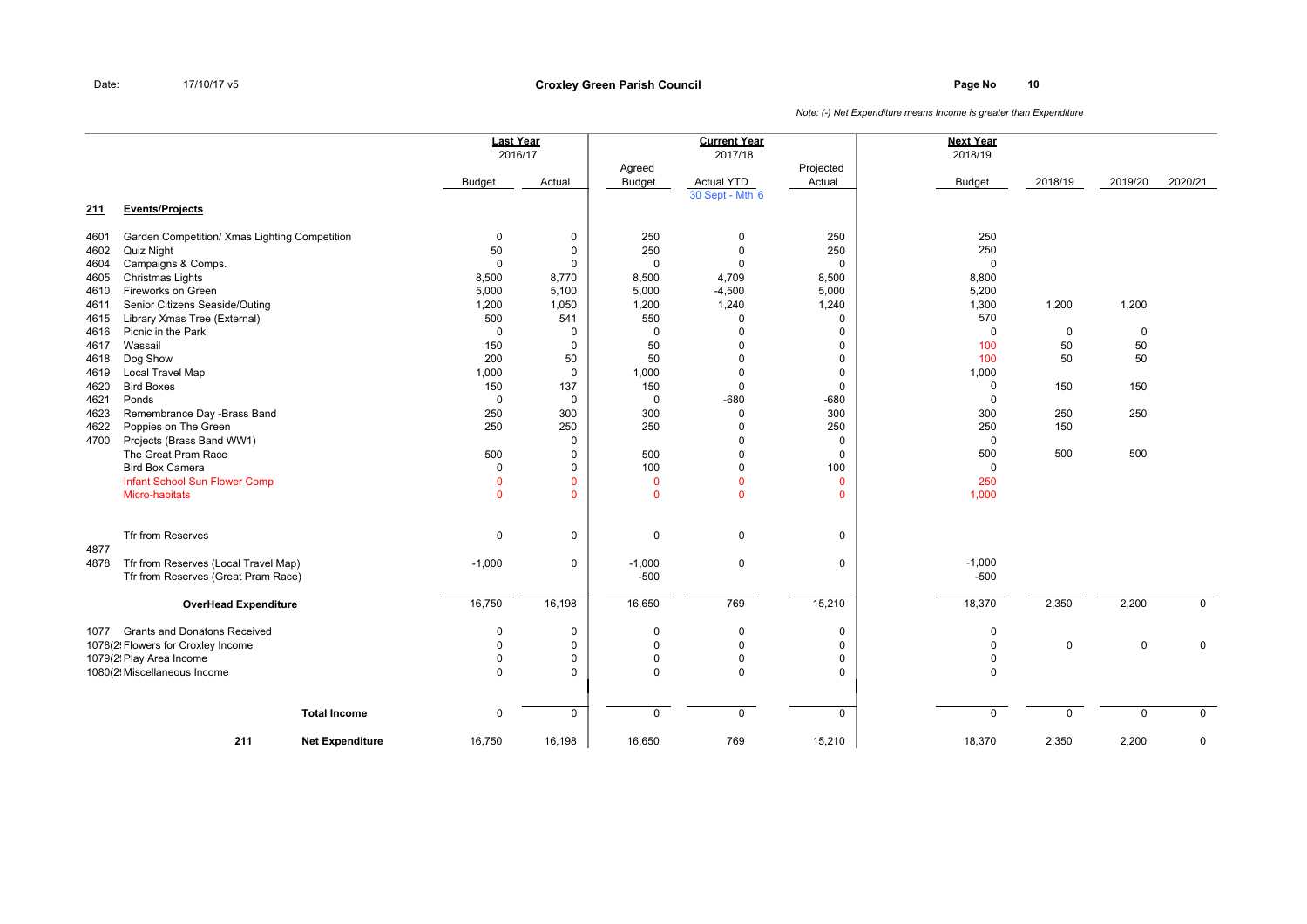**Page No <sup>11</sup> Croxley Green Parish Council**

|                      |                                                                      | <b>Last Year</b><br>2016/17 |                           |                  | <b>Current Year</b><br>2017/18       |                     | <b>Next Year</b><br>2018/19 |         |             |              |
|----------------------|----------------------------------------------------------------------|-----------------------------|---------------------------|------------------|--------------------------------------|---------------------|-----------------------------|---------|-------------|--------------|
|                      |                                                                      | Budget                      | Actual                    | Agreed<br>Budget | <b>Actual YTD</b><br>30 Sept - Mth 6 | Projected<br>Actual | Budget                      | 2018/19 | 2019/20     | 2020/21      |
| 221                  | <u>MSC</u>                                                           |                             |                           |                  |                                      |                     |                             |         |             |              |
| 4042<br>4830<br>4880 | <b>Equipment Maintenance</b><br>Tfr to MSC Fund<br>Tfr from MSC Fund | 1000<br>υ<br>0              | 1,000<br>0<br>$\mathbf 0$ | 1000             | $\Omega$                             | 1,000<br>0<br>0     | 1,000<br>υ                  |         |             |              |
|                      | <b>OverHead Expenditure</b>                                          | 1,000                       | 1,000                     | 1,000            |                                      | 1,000               | 1,000                       |         |             | 0            |
| 1063                 | MSC 2/3 TRDC Contribution to Repairs                                 | 0                           | $\mathbf 0$               | $\Omega$         | $\mathbf 0$                          | 0                   | 0                           | 0       | $\mathbf 0$ | $\mathbf{0}$ |
|                      | 221<br><b>Net Expenditure</b>                                        | 1,000                       | 1,000                     | 1,000            | 0                                    | 1,000               | 1,000                       | 0       | 0           | 0            |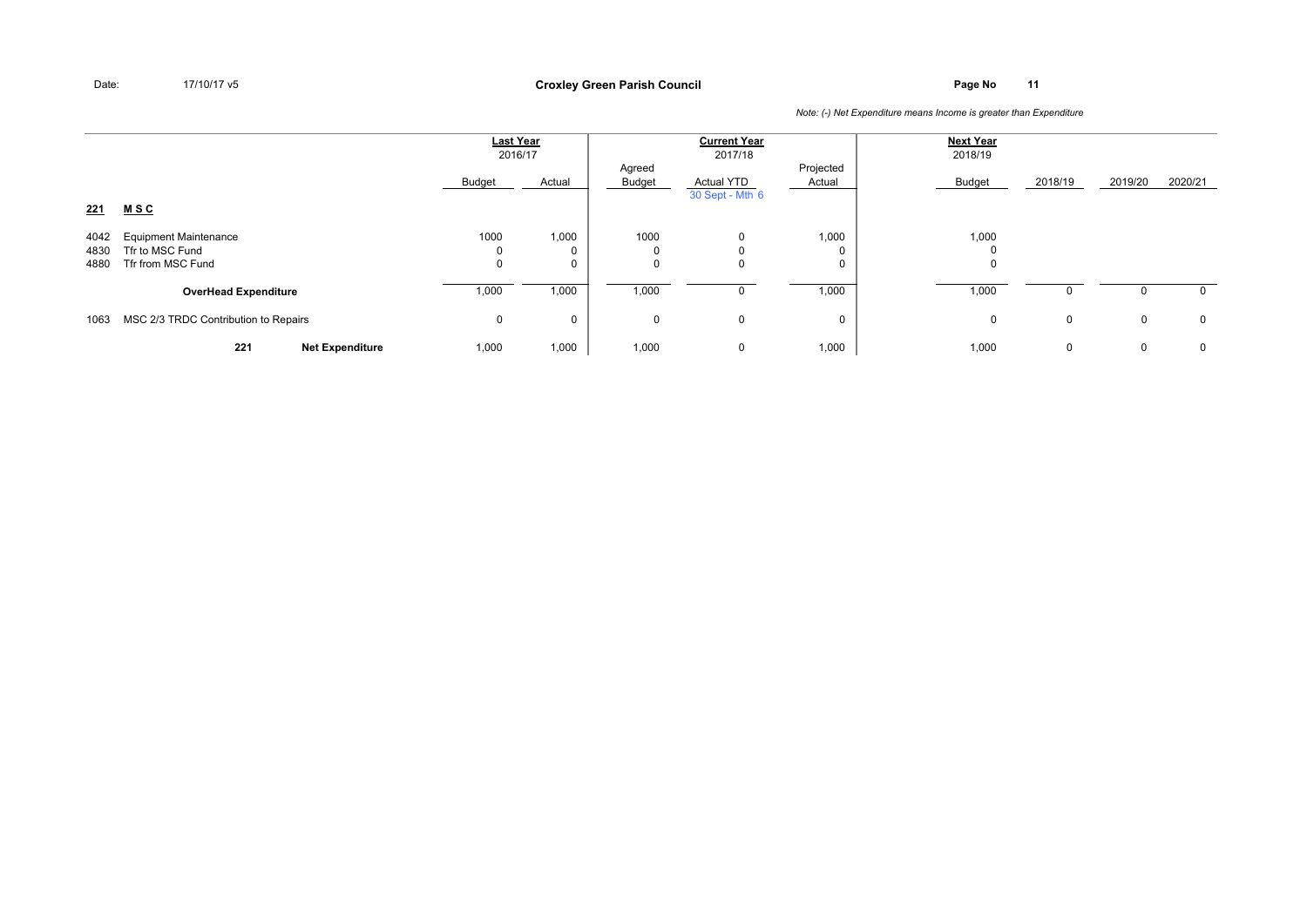**Page No <sup>12</sup> Croxley Green Parish Council**

|              |                                                          |        | <b>Last Year</b><br>2016/17 |                   |                         | <b>Current Year</b><br>2017/18 |                      | <b>Next Year</b><br>2018/19 |             |             |             |
|--------------|----------------------------------------------------------|--------|-----------------------------|-------------------|-------------------------|--------------------------------|----------------------|-----------------------------|-------------|-------------|-------------|
|              |                                                          |        | <b>Budget</b>               | Actual            | Agreed<br><b>Budget</b> | <b>Actual YTD</b>              | Projected<br>Actual  | <b>Budget</b>               | 2018/19     | 2019/20     | 2020/21     |
| 299          | <b>E &amp; A Capital &amp; Projects</b>                  |        |                             |                   |                         | 30 Sept - Mth 6                |                      |                             |             |             |             |
|              |                                                          |        |                             |                   |                         |                                |                      |                             |             |             |             |
| 4932         | <b>War Memorial</b>                                      |        | 200                         | 0                 | 200                     | 0                              | 0                    | 200                         |             |             |             |
| 4934         | <b>Flowers in Croxley</b>                                |        | 0                           | $\mathbf 0$       | $\mathbf 0$             | 0                              | $\mathbf 0$          | 500                         | 500         | 500         | 500         |
| 4935         | Project - Village Signs                                  |        | $\Omega$                    | $\pmb{0}$         | $\mathbf 0$             | $\Omega$                       | $\mathbf 0$          | $\mathbf 0$                 |             |             |             |
| 4936         | School Gardening Clubs                                   |        | $\Omega$                    | $\mathbf 0$       | $\mathbf 0$             | $\Omega$                       | $\mathbf 0$          | $\Omega$                    |             |             |             |
| 4937         | Development of Play Areas                                |        | 0                           | $\mathbf 0$       | $\Omega$                | $\Omega$                       | $\mathbf 0$          | $\Omega$                    |             |             |             |
| 4938         | <b>Brown Bin Caddy Liners</b>                            |        | 250                         | 640               | 650                     | $\Omega$                       | $\mathbf 0$          | $\mathbf 0$                 |             |             |             |
| 4970         | Stop Parking on Green Initiative                         |        | 0                           | 0                 | $\mathbf 0$             | $\Omega$                       | $\mathbf 0$          | $\Omega$                    |             |             |             |
| 4961         | Commemorative Plaques on oak trees                       |        | 1,460                       | 0                 | 1,460                   | $\Omega$                       | $\mathbf 0$          | 1,460                       |             |             |             |
| 4969         | Canal Adoption Scheme/Towing Path works                  |        | 400                         | $\mathbf 0$       | 400                     | $\Omega$                       | $\mathbf 0$          | 400                         | 400         | 400         |             |
| 4940         | <b>Local Market</b>                                      |        | 300                         | 566               | 300                     | $\Omega$                       | 300                  | 300                         | 300         | 300         |             |
| 4933         | Information Board - Stones Orchard                       |        | 1,000                       | $\mathbf 0$       | 1,000                   | $\mathbf 0$                    | 0                    | 1,000                       |             |             |             |
| 4972<br>4975 | WW2 VE/VJ Commemorative Service<br>Defribrillators - new |        | $\mathbf 0$                 | $\Omega$<br>3,649 | $\mathbf 0$<br>4,270    | $\Omega$<br>3,826              | $\mathbf 0$<br>3,826 | $\mathbf 0$<br>$\Omega$     |             |             |             |
|              | Defribrillators - Maintenance                            |        | 1,500<br>500                | 477               | 500                     | 0                              | 810                  | 500                         | 500         | 500         |             |
|              | Youth Project                                            |        | $\mathbf 0$                 | $\mathbf 0$       | 5,000                   | $\mathbf 0$                    | $\Omega$             | 5,000                       |             |             |             |
|              |                                                          |        |                             |                   |                         |                                |                      |                             |             |             |             |
|              | Transfer from Reserves (ex Youth project)                |        | 0                           | $\mathbf 0$       | $\mathbf 0$             | $\mathbf 0$                    | 0                    | $-5,000$                    |             |             |             |
|              | Transfer from Reserves (ex War memorial 2016)            |        | $-200$                      | $\mathbf 0$       | $-200$                  | $\mathbf 0$                    | 0                    | $-200$                      |             |             |             |
|              | Transfer from Reserves ex towpath                        |        | $-300$                      | $\mathbf 0$       | $-300$                  | $\Omega$                       | $\mathbf 0$          | $-400$                      |             |             |             |
|              | Transfer from Reserves (ex tree plaques)                 |        | $-1,460$                    | $\mathbf 0$       | $-1,460$                | $\mathbf 0$                    | $\mathbf 0$          | $-1,460$                    |             |             |             |
|              | Transfer from Reserves (ex Info Board 2005/06)           |        | $-1,000$                    | $\mathbf 0$       | $-1,000$                | $\mathbf 0$                    | $\Omega$             | $-1,000$                    |             |             |             |
|              | <b>OverHead Expenditure</b>                              |        | 2,650                       | 5,332             | 10,820                  | 3,826                          | 4,936                | 1,300                       | 1,700       | 1,700       | 500         |
|              | 299<br><b>Net Expenditure</b>                            |        | 2,650                       | 5,332             | 10,820                  | 3,826                          | 4,936                | 1,300                       | 1,700       | 1,700       | 500         |
| 1077         | <b>Grants and Donatons Received</b>                      |        | 0                           | 2,915             | $\mathbf 0$             | $\mathbf 0$                    | 0                    | 0                           | 0           | $\mathbf 0$ |             |
| 1082         | Brown Bin Caddy Liners                                   |        | 400                         | 990               | 800                     | $\mathbf 0$                    | $\Omega$             | $\mathbf 0$                 |             |             |             |
|              | <b>Environment &amp; Amenity - Expenditure</b>           |        | 31,400                      | 36,593            | 44,061                  | 12,004                         | 36,555               | 35,690                      | 6,141       | 5,491       | 2,500       |
|              |                                                          | Income | 600                         | 3,905             | 1,000                   | $\mathbf 0$                    | 200                  | 200                         | $\mathbf 0$ | $\mathbf 0$ | $\mathbf 0$ |
|              | <b>Net Expenditure</b>                                   |        | 30,800                      | 32,688            | 43,061                  | 12,004                         | 36,355               | 35,490                      | 6,141       | 5,491       | 2,500       |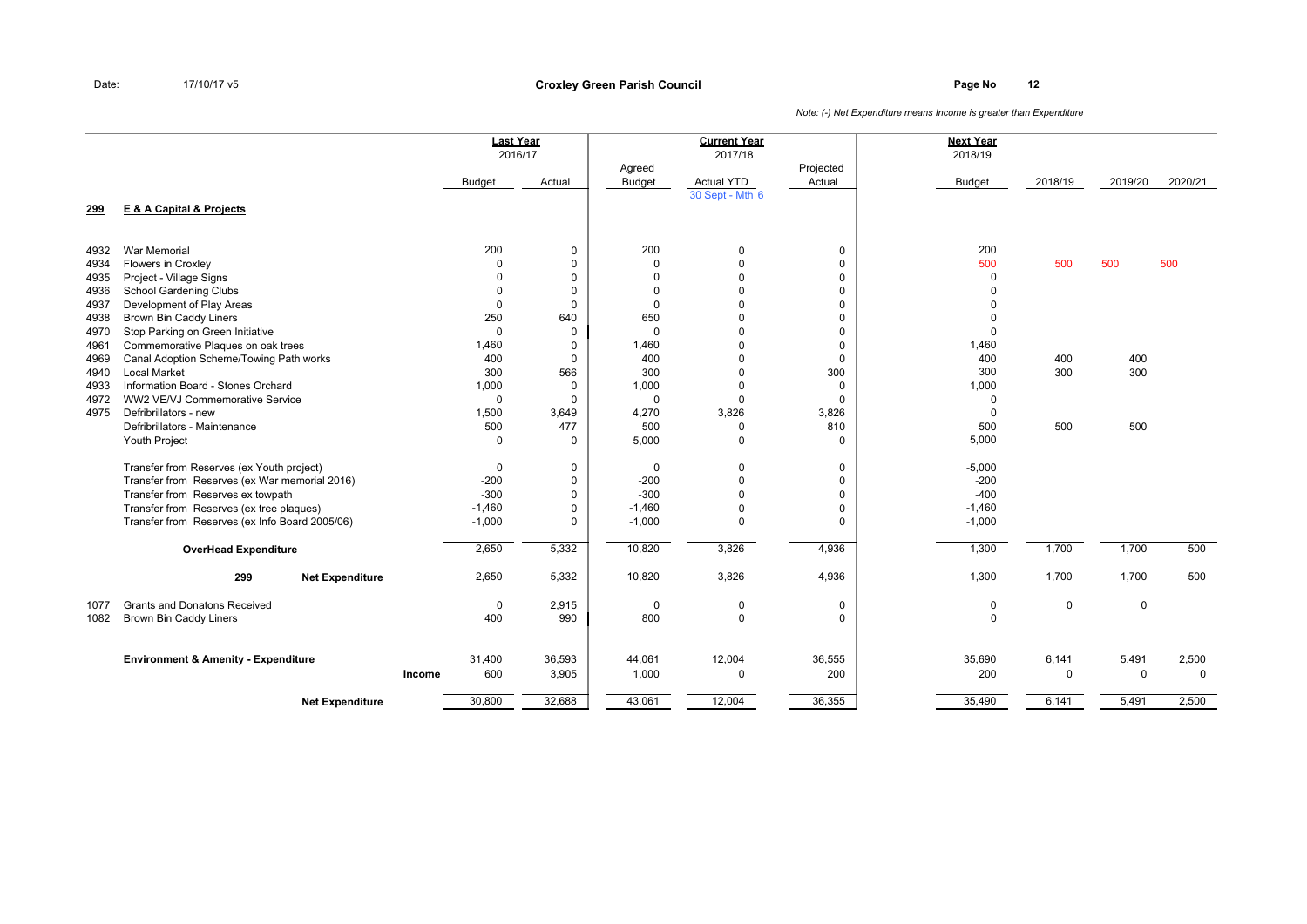## **Page No <sup>13</sup> Croxley Green Parish Council**

|                                   |                                            | <b>Last Year</b><br>2016/17 |          | <b>Current Year</b><br>2017/18 |                 |             | <b>Next Year</b><br>2018/19 |         |         |             |
|-----------------------------------|--------------------------------------------|-----------------------------|----------|--------------------------------|-----------------|-------------|-----------------------------|---------|---------|-------------|
|                                   |                                            |                             |          | Agreed                         |                 | Projected   |                             |         |         |             |
|                                   |                                            | Budget                      | Actual   | Budget                         | Actual YTD      | Actual      | <b>Budget</b>               | 2018/19 | 2019/20 | 2020/21     |
|                                   |                                            |                             |          |                                | 30 Sept - Mth 6 |             |                             |         |         |             |
| <b>Planning &amp; Development</b> |                                            |                             |          |                                |                 |             |                             |         |         |             |
| <u>301</u>                        | Roads & Street Furniture                   |                             |          |                                |                 |             |                             |         |         |             |
| 4042                              | <b>Equipment Maintenance</b>               | 0                           | 0        | $\Omega$                       | 0               | 0           | $\Omega$                    |         |         |             |
| 4043                              | Salt Bins/Salt                             | 500                         | 0        | 500                            | $\Omega$        | $\mathbf 0$ | 500                         |         |         |             |
| 4047                              | Footpath Maintenance                       | 1,000                       | $\Omega$ | 1,000                          |                 | 0           | 1,000                       |         |         |             |
| 4050                              | <b>Bus Shelters</b>                        | 100                         | 0        | 100                            | 0               | $\mathbf 0$ | 100                         |         |         |             |
| 4056                              | <b>Street Trees</b>                        | 2,000                       | 0        | 2,000                          | 0               | $\mathbf 0$ | 2,000                       | 2,000   | 2,000   |             |
|                                   |                                            |                             |          |                                |                 |             | 0                           |         |         |             |
|                                   | CMS Grant for Footpath Maint               | $-1,000$                    | 0        | $-1,000$                       | 0               | 0           |                             |         |         |             |
|                                   | Tfr from Reserves (ex Salt Bins/Salt 2017) | $-500$                      | 0        | $-500$                         | 0               | 0           | $-500$                      |         |         |             |
|                                   | Tfr from Reserves ex Equipment Maint       | $\Omega$                    | 0        |                                | 0               | 0           | $\Omega$                    |         |         |             |
|                                   | From Reserves (ex Street Trees -2017)      | $-2,000$                    | 0        | $-2,000$                       | 0               | 0           | $-2,000$                    |         |         |             |
| <b>OverHead Expenditure</b>       |                                            | 100                         | 0        | 100                            | 0               | $\Omega$    | 1,100                       | 2,000   | 2,000   | $\mathbf 0$ |
|                                   | 301<br><b>Net Expenditure</b>              | 100                         | 0        | 100                            | 0               | 0           | 1,100                       | 2,000   | 2,000   | $\mathbf 0$ |
|                                   |                                            |                             |          |                                |                 |             |                             |         |         |             |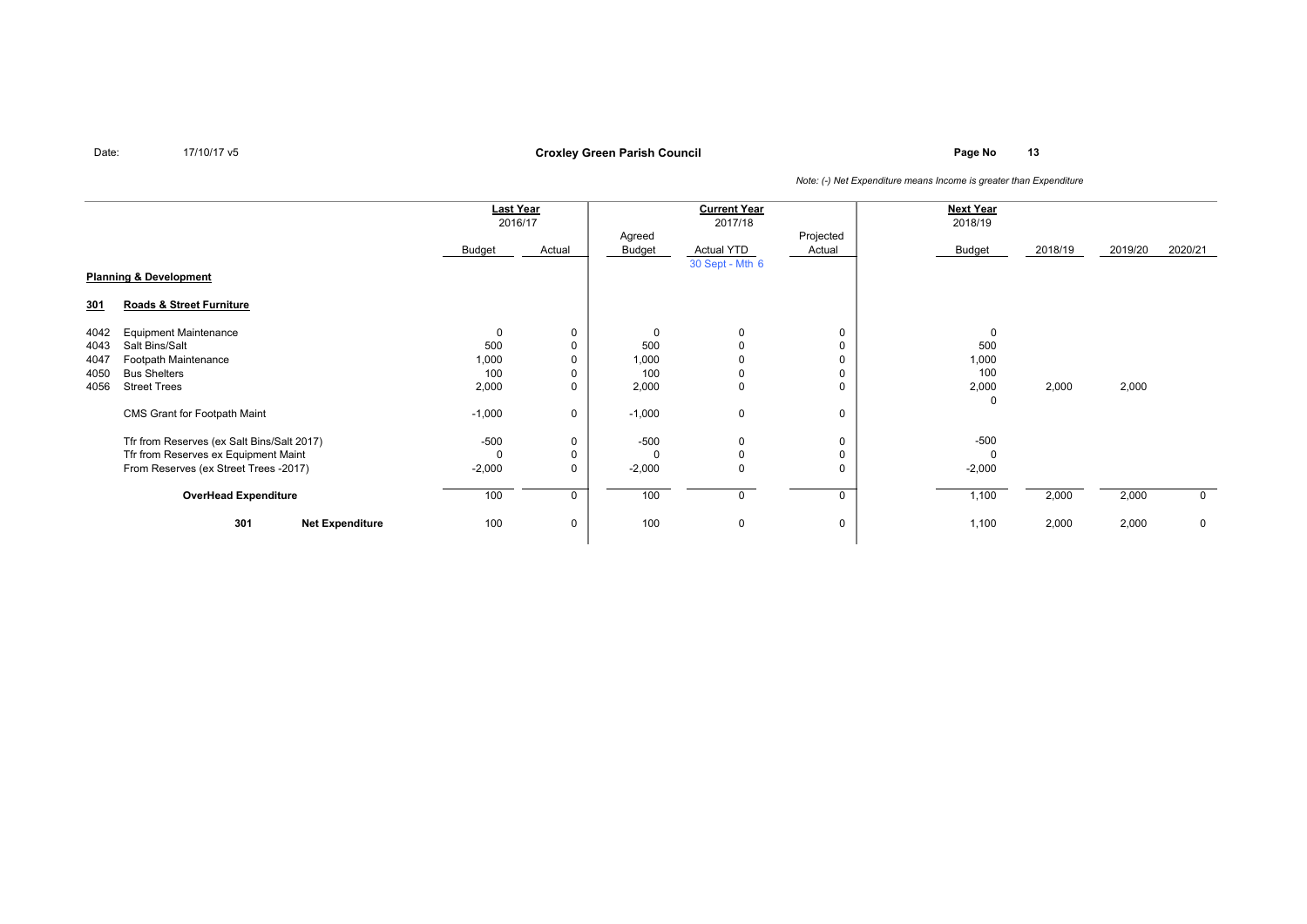**Page No <sup>14</sup> Croxley Green Parish Council**

|      |                               | <b>Last Year</b><br>2016/17 |        | <b>Current Year</b><br>2017/18 |                               |                     | <b>Next Year</b><br>2018/19 |         |         |         |
|------|-------------------------------|-----------------------------|--------|--------------------------------|-------------------------------|---------------------|-----------------------------|---------|---------|---------|
|      |                               | Budget                      | Actual | Agreed<br>Budget               | Actual YTD<br>30 Sept - Mth 6 | Projected<br>Actual | <b>Budget</b>               | 2018/19 | 2019/20 | 2020/21 |
| 302  | <b>Community Bus</b>          |                             |        |                                |                               |                     |                             |         |         |         |
| 4702 | <b>Community Bus</b>          | 6,900                       | 6,370  | 6,900                          | 2,730                         | 6,900               | 6,900                       | 6,900   | 6,900   | 6,900   |
|      | <b>OverHead Expenditure</b>   | 6,900                       | 6,370  | 6,900                          | 2,730                         | 6,900               | 6,900                       | 6,900   | 6,900   | 6,900   |
|      | 302<br><b>Net Expenditure</b> | 6,900                       | 6,370  | 6,900                          | 2,730                         | 6,900               | 6,900                       | 6,900   | 6,900   | 6,900   |